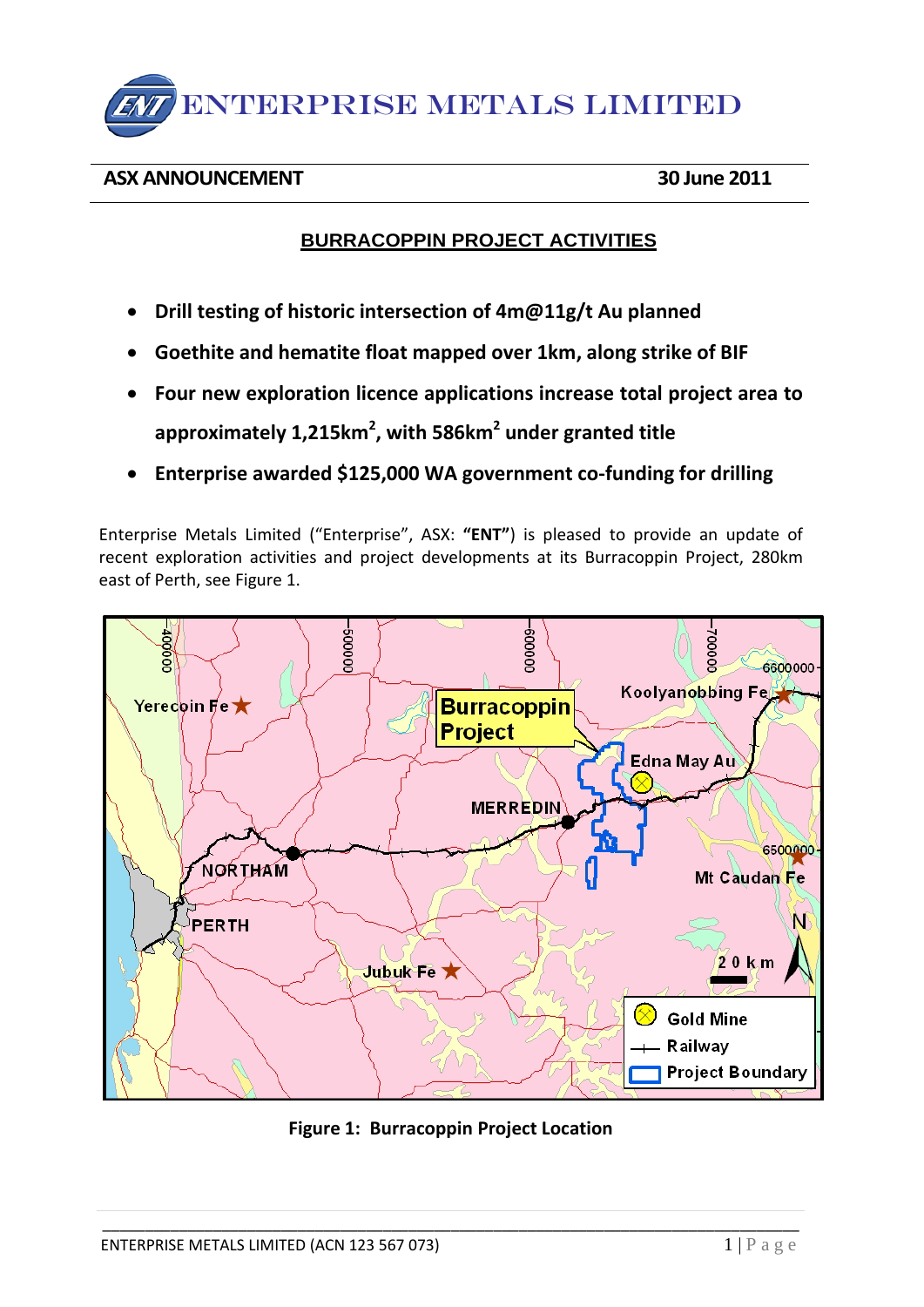

### **BURGESS FIND & EASTER GIFT GOLD WORKINGS**

Historic exploration data were obtained for the Burgess Find gold workings in Enterprise tenement E70/3637. The area is the site of numerous shallow shafts dug on high grade gold veins in the 1930's and a small heap leach operation in the early 1990's. The Burgess gold mineralisation is associated with elevated As, W, Cu, Bi, and Mo similar to the 1.2Moz Edna May gold deposit some 25km to the NNE, and has a comparable geological setting.

Initial interest centres on the Easter Gift workings 500m south of the main Burgess Find workings, where shallow RC drilling by Valiant Consolidated Limited in 1981 revealed 1m intercepts up to 32.4g/t Au at or near the bottom of the holes, see Figure 2.



**Figure 2: Burgess Find & Easter Gift Workings, with Drillhole and Section Locations**

Valiant holes BF28-34 were drilled 10m apart on two E-W sections to a maximum depth of 20m, see Figure 2. Hole BF29 intersected 4m@ 11g/t Au from 13m downhole including 1m at 32.4g/t Au from 14m, as shown on Figure 3. A single follow-up RC drillhole (RC1 – total depth 45m), testing directly beneath this intersection returned an intercept of 1m @ 0.65g/t Au from 33m. No further drill testing of this intersection was undertaken. Hole BF33 20m on-strike to the south, intersected 2m at 9g/t Au from 18m at the bottom of the hole (Figure 4).

Enterprise believe further drilling is warranted to test for plunging shoots associated with these high grade intersections, both at depth and along strike to the north and south.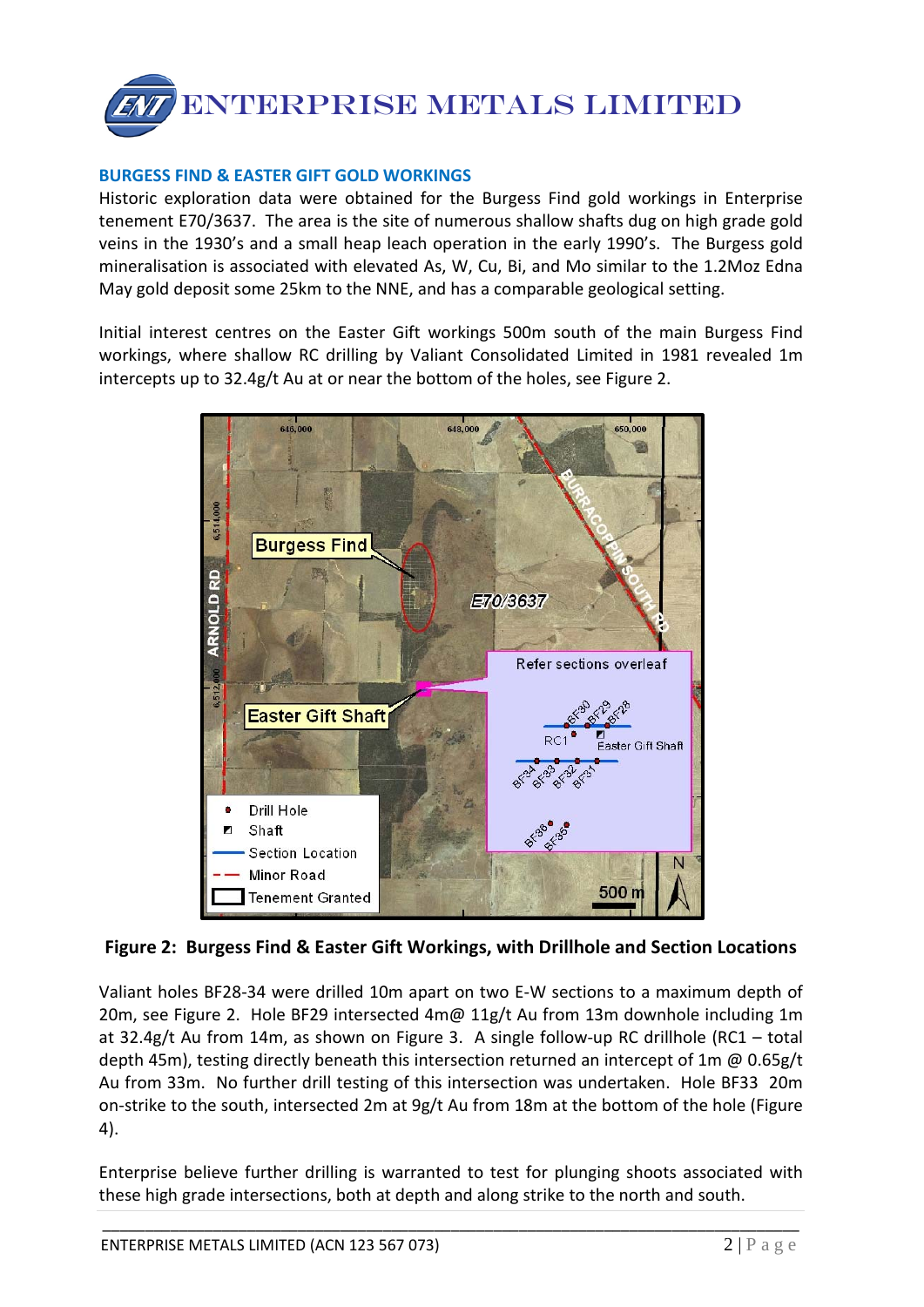



**Figure 3. Easter Gift Workings - Section 6512010N**



**Figure 4. Easter Gift Workings - Section 6511990N**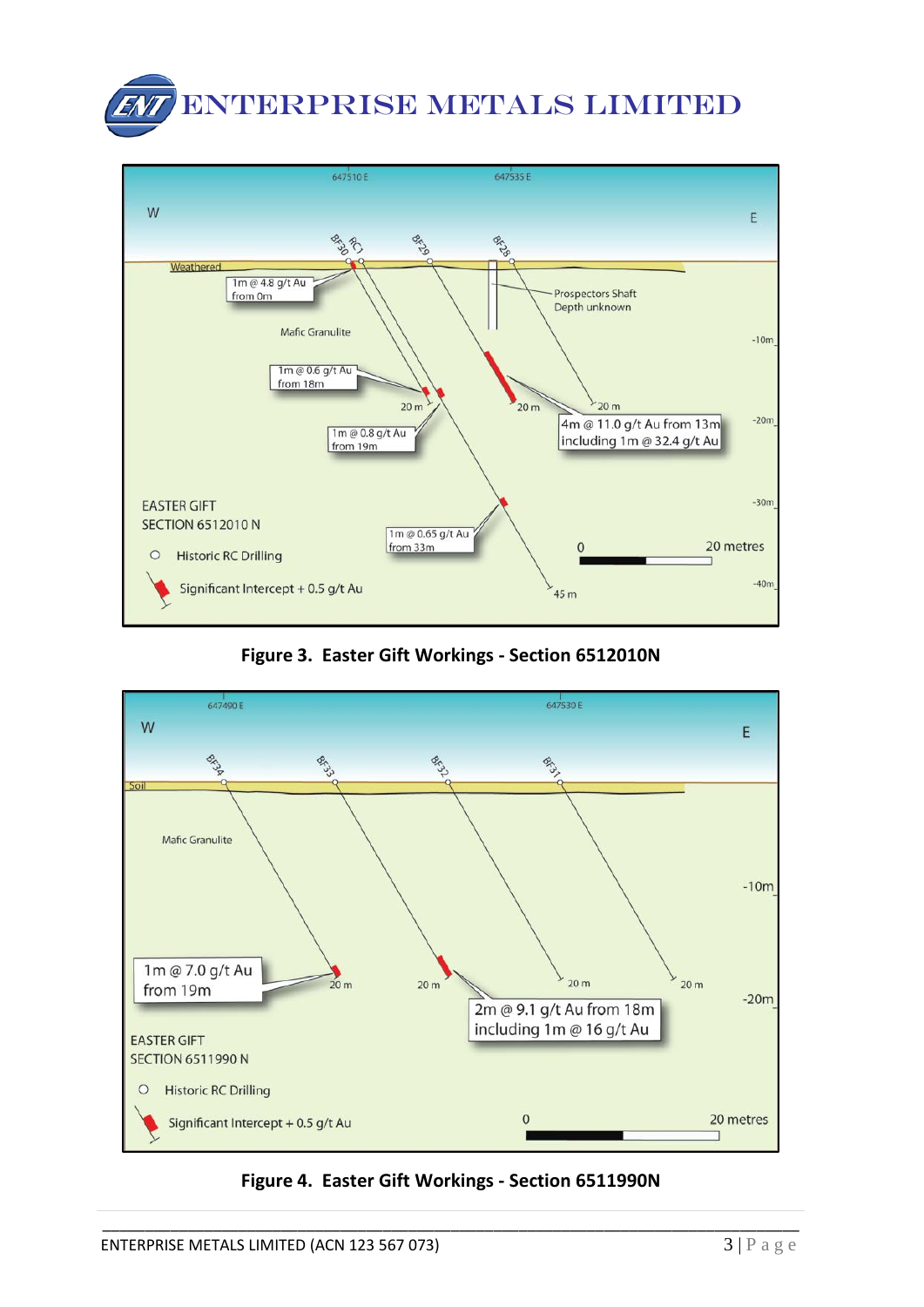

#### **NEW IRON ORE TARGET**

At the Giraudo prospect, goethite and hematite float has been mapped discontinuously over a 1,000m x 300m area of surficial cover, extending southeast of an outcropping banded iron formation (BIF) - metasediment package, see Figure 5. The area of goethite-hematite float corresponds to a magnetically quiet zone unlike the BIF, which is highly magnetic. The magnetic quiet zone is interpreted as an area where BIF has been potentially upgraded to goethite-hematite.

Niton XRF results from 14 goethitic float samples returned iron values ranging from 40% to 59% Fe, with an average value of 52% Fe. Drill testing of this prospect is planned.

#### **NEW ELAS**

Enterprise currently holds four granted exploration licences in the Burracoppin area covering 586 $km^2$ . Four new exploration licences were recently applied for bringing the total project area held to 1,213 $km^2$ , see Figure 5.



**Figure 5. Burracoppin Project Tenement Location over Aeromagnetic Image**